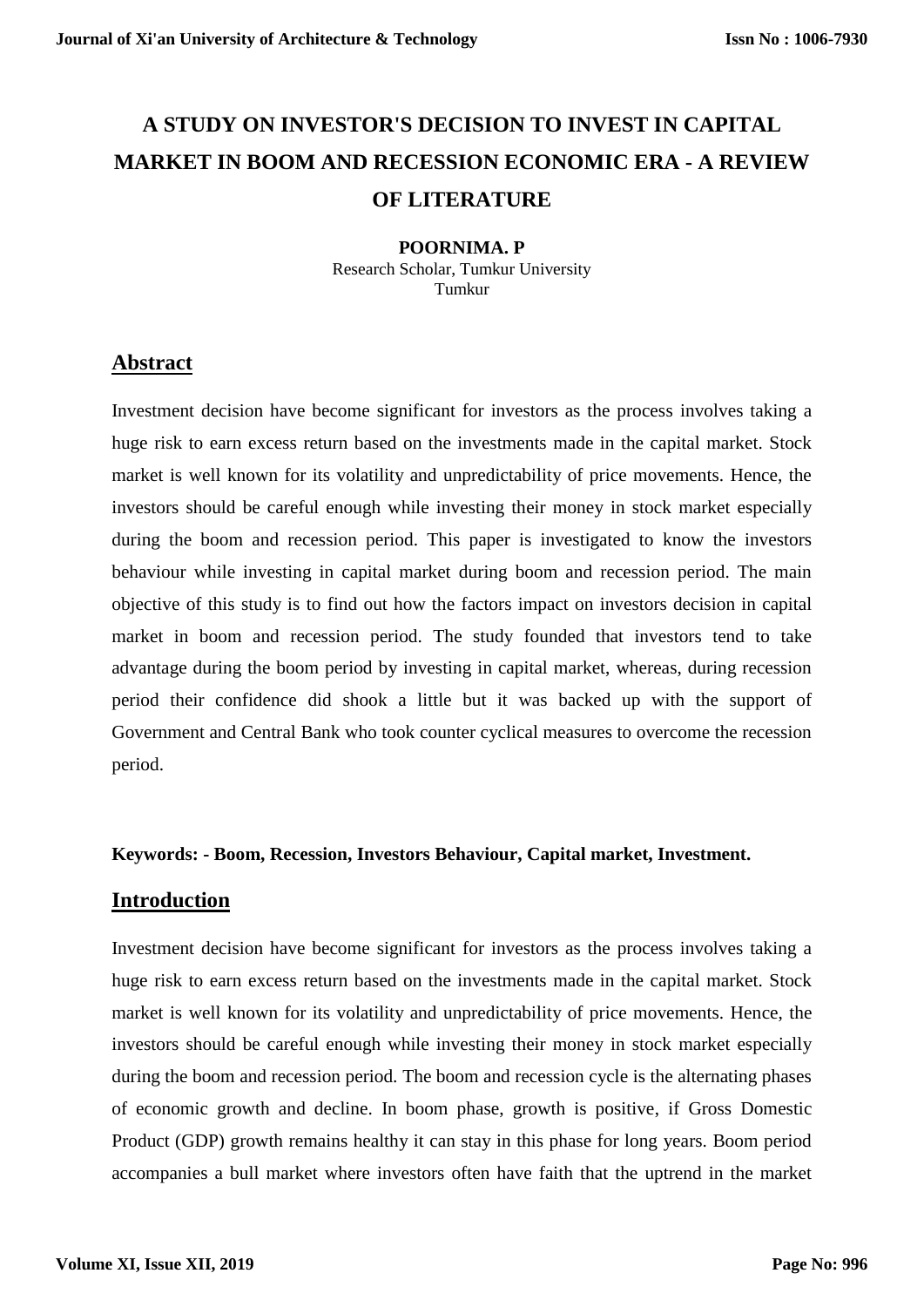price will continue over the long term. Generally, in this scenario country's economy is strong and employment levels are high. An investor would like to take advantage of rising prices by buying stocks early in the trend if possible, and then selling them when they have reached their peak. In case of loss during boom period it should be minor and temporary. The recession or bust period accompanies a bear market with negative GDP, which in turn it leads to increase in unemployment rate and a crash in stock market. Investors don't feel confident enough during crash period as the share prices tends to move downwards. Investors sell their positions, and buy safe-haven investments that traditionally don't lose value, such as bonds, gold. As companies lay off workers, consumers lose their jobs and stop buying anything but necessities. The bust cycle eventually stops on its own, that happens when prices are so low that those investors who still have cash start buying again. This can take a long time, and even lead to a depression. During recession period, Confidence can be restored more quickly by central bank [monetary policy](https://www.thebalance.com/what-is-monetary-policy-objectives-types-and-tools-3305867) and government fiscal policy.

## **Objectives of the study**

- 1. To explore the factor impact on investor's in Boom and Recession economic era.
- 2. To analyse the profitability in Boom and Recession economic era.

### **Investors Decision to Invest in Capital Market**

Mrunal Chetanbhai Joshi, Yashika Batra (2017) stated in their paper on factors affecting investment decision in stock market about the perception of investors how they are focusing on various sectors and variables related to investment in stock market by using convenience sampling method. A descriptive research design was used for the study to find the factors like Price Earnings Ratio, Earnings Per Share are given top most importance as compared to market share, company's prestige and liquidity. If industrial factors are considered Government policies and growth rate of industry are of even more important. In addition to that, Global Economic condition and FII flow are also a part of Macroeconomic environment, which is considered as crucial factors for investors while investing in capital market.

Jeet Singh, Preeti Yadav (2016) in their paper on factors influencing investors decisions in investing in Equity shares in Jaipur and Moradabad with special reference to Gender, has found in their study that whether male or female they need to look into all the avenues while investing their funds with the help of Fundamental, Technical and Financial Analysis. As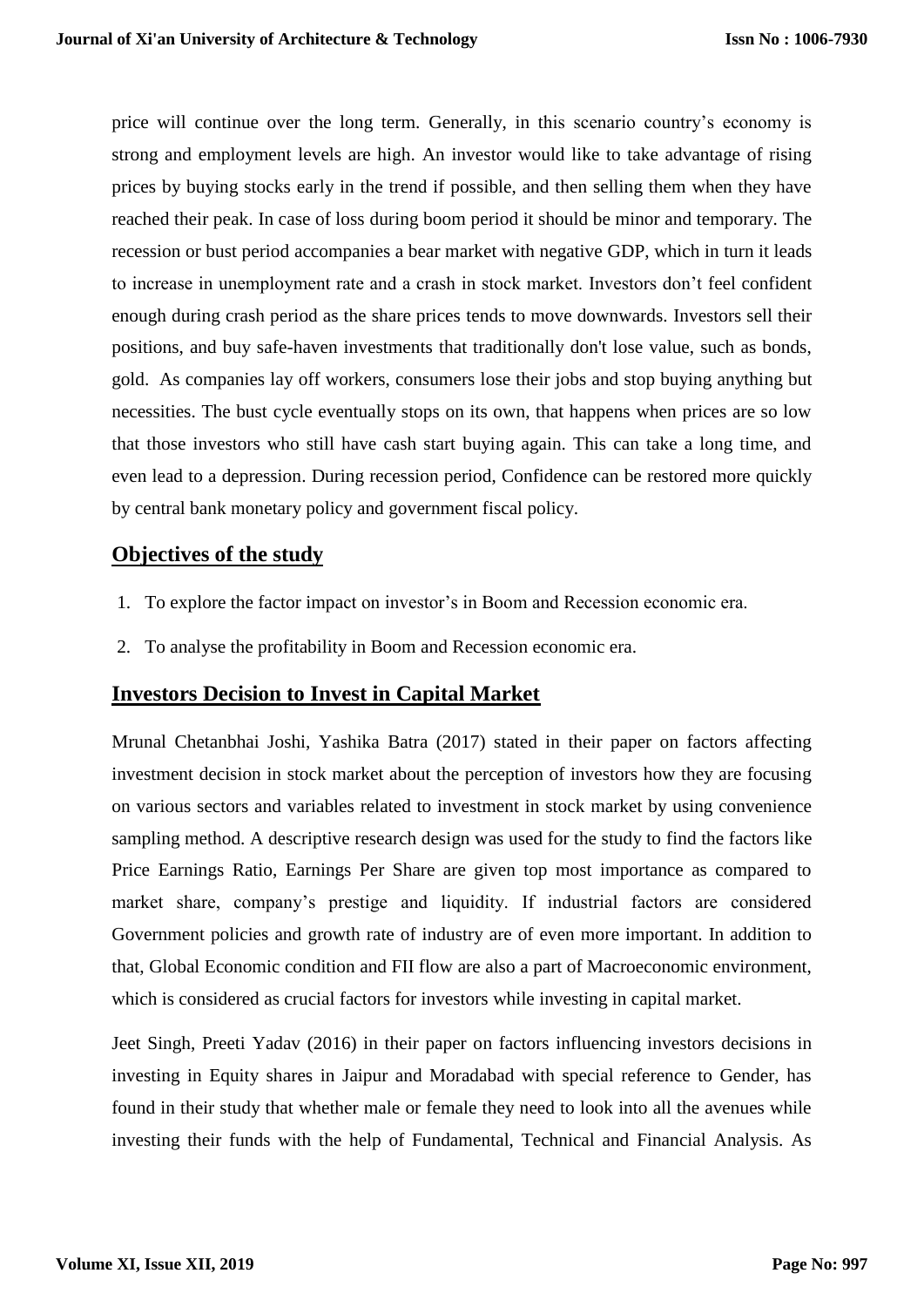some of the investments are risky and some or not, hence they should decide about their investment preference as per their age.

Kim, Nofsinger (2007) examined individual investors behaviour during Bull and Bear markets by using market level data and discovered that investors own risky and high book to market stocks, frequent in trading activity, lack of investment decisions and buy current winners. Moreover, these characteristics appear to differ on the basis of Ups and Downs in the market. They also found that investors are more persuaded to hold high book to market stocks in a Bull market, whereas, in a Bear market investors display their preference towards holding the stocks which are having a high beta.

Blake, Wohar (2006) has found in their paper on the movements of stock prices depend on number of factors. The decomposition of factors is very sensitive based on the assumption of the presence of permanent changes in either real dividend growth or excess stake return.

Docking, Koch (2005) examined the sensitivity of investor reaction to market direction and volatility towards dividend change announcements and found there was a greater change in stock price whether the nature of the news (good or bad) goes against the gain of the recent market direction during volatile times.

Udegbunam, Eriki (2001) revealed from their study on Inflation and Stock price behaviour in Nigerian Stock Market that it provides a strong support for the proposition on inflation which exerts a significant negative influence on the behaviour of the stock prices. The study was also focused on the level of economic activity which was measured by interest rate, GDP, financial deregulation and money stock.

Yartey (2008) conducted a study on the determinants of stock market development in emerging economies and to check if South African economy is different. From their study it was revealed that Macroeconomic factors like Income level, Gross Domestic Investment, Banking sector development, Private capital flows and Stock market liquidity are the major determinants of stock market development in the emerging market countries. Apart from that, some of the other important determinants of stock market development such as political risk, Law & Order, Bureaucratic quality will lead to the enhancement of sustainability in external finance.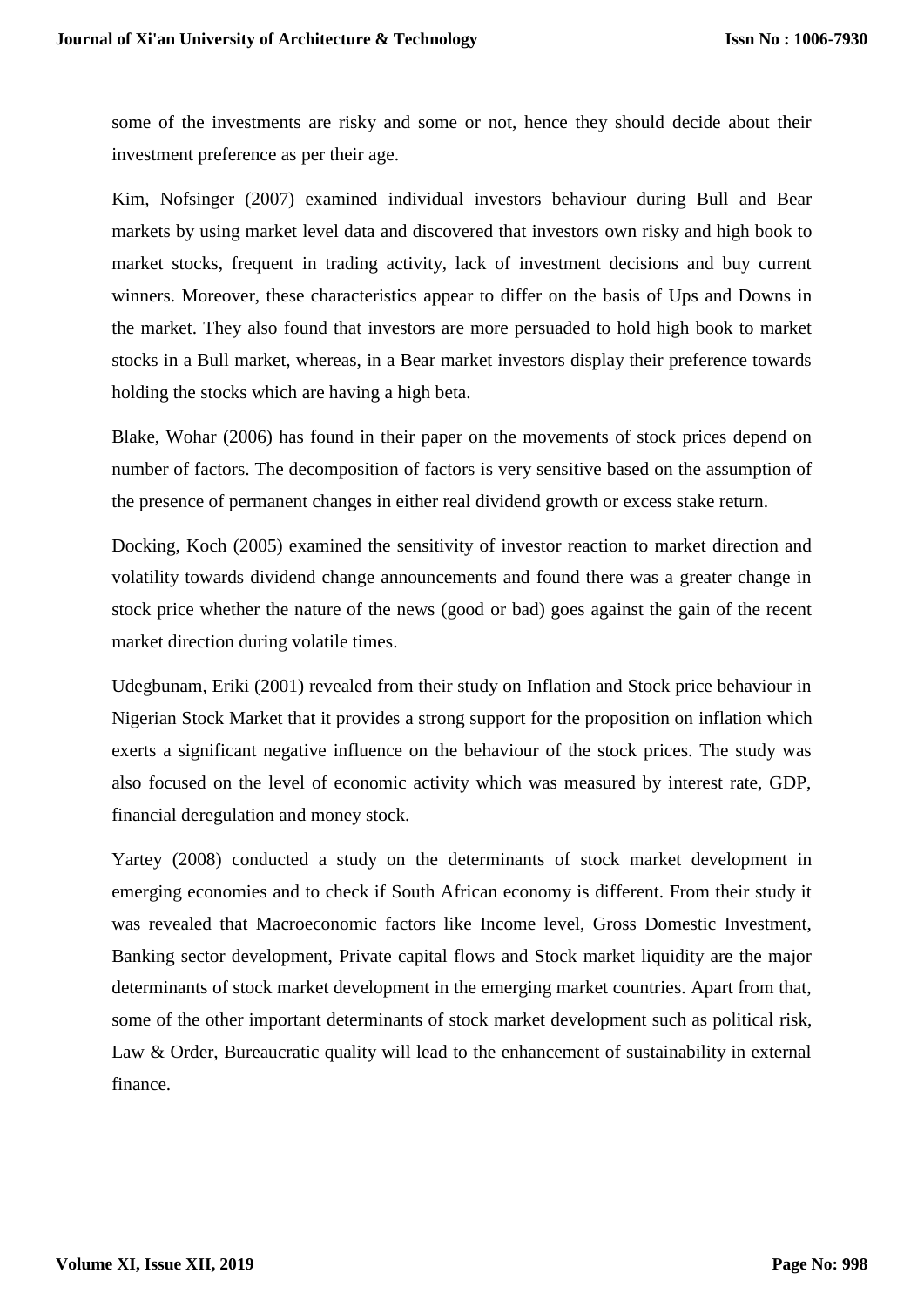Joshi (2013) examined the factors affecting Indian Stock Market and found some major factors like flow of Foreign Institutional Investors, Political stability, growth of Gross Domestic Product, Inflation, Liquidity & different Interest rate and Global level factor are responsible in creating the Up – Down movement in Indian stock market.

Amit, Dr. Prashantha (2016) conducted a study on stock market analysis and investment decision making in North Karnataka region and found that investors take their investment decisions based on three sources of guidance i.e., Self-analysis, Brokers or Friends and the Experts who have a special knowledge about stock market. Investors based on level of education i.e., Graduates and Post Graduates depends on self-analysis and advice from brokers. Whereas, investors from Agricultural background depends on media, brokers and experts' opinion. Investors from business and employees prefer self-analysis, friends and brokers advice to invest in stock market. To conclude, investors do not depend majorly on only one source of stock market analysis in taking decision towards their investment.

### **Investors Decision to Invest in Capital Market in Boom Period**

Saurabh Ghosh (2004) investigated on boom and slump periods in the Indian IPO market. The paper was mainly concentrated on the two key variables i.e., IPO volume and Initial returns. The study also analysed the firm specific characteristics and their influence on the timing of a company getting listed in the hot and cold market. The IPO volume series was auto correlated over the entire period, especially during the boom period. It was found that there was no significant relation between IPO volume and initial returns during hot and cold periods. However, some of the other characteristics would have influenced the likelihood of IPO's during hot and cold periods are industry classification, age, size and under-pricing of new issues. It also recognized that more established firms have greater likelihood to get listed on the capital market to raise large amounts and under-price more during the slump period.

Alejandro Izquierdo, Randall Romero-Aguilar, Ernesto Talvi (2008) conducted a study on the role of external factors during Boom and Busts in Latin America to test the relevance of external factors in average quarterly GDP growth for 1990 – 2006 in the seven largest Latin American countries (LAC7). It was found that the relationship between LAC7, Gross Domestic Product, and several external factors account for a significant share of variance in LAC7, GDP growth and external shocks produce significant responses. Considering the external factor 'Tailwind' the recent share of LAC7 growth performance can be explained, and also evaluated the impact of drop in external financial conditions. To conclude, the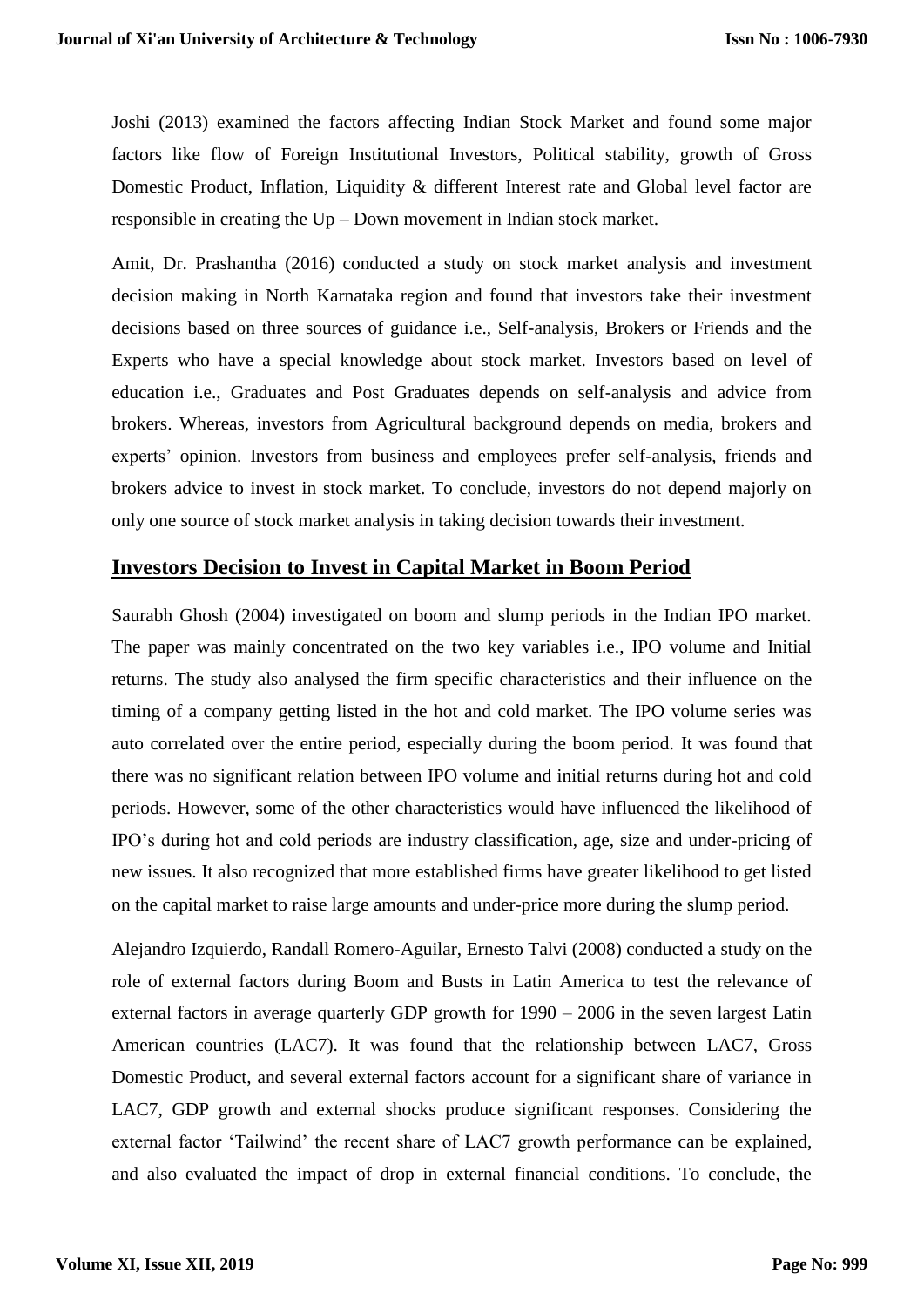relevance of policy evaluation is emphasized on growth performance, the strength or weakness of macroeconomic fundamentals and the impact of domestic macro and micro policies on growth can only be properly appraised by first filtering out the effects of external factors.

Kenneth J. Singleton (2013) in his paper on investor flows and the 2008 Boom/Bust in oil prices argues that informational frictions and the associated speculative activity may induce prices to drift away from fundamental values and may result in price booms and busts. Based on the new evidence it was found that economically and statistically significant effects of investor flows on future prices after controlling for returns in the United States and emerging economy stock markets. The large impact of investor flows was on future prices based on intermediate term, growth rates of index positions and managed money spread positions. Besides, these effects were through risk or informational channels distinct from changes in convenience yield. To conclude, hedge fund trading in spread position in futures impacted the shape of term structure of oil future prices.

Hammami, Haifa, Boujelbene, Younes (2015) examined the paper on investor herding behaviour and its effect on stock market boom and bust cycle to test the presence of investor herding behaviour in the Tunisian stock market with a combination of herding behaviour of investors, economic and financial fundamentals, the explanatory factors of the occurrence of the probability of stock market booms and busts can be explored. It was found that herding behaviour was intensely existed both in boom and bust of stock market. To conclude, investor herding behaviour contributes to an increase in the probability of stock market booms and also the economic and financial fundamentals lead to the emergency of Tunisian stock market boom – bust cycles.

James R. Brown, Steven M. Fazzari, Bruce C. Petersen (2009) investigated a paper on financing innovation and growth cash flow, external equity and the 1990s R&D Boom. By financing R&D created a strong channel to link the finance and economic growth but there was no direct evidence of financial effects to show the impact on aggregate R&D. U.S firms financed R&D from volatile sources cash flow and stock issues. Dynamic R&D models were constructed for high tech firms and found significant effects of cash flow and external equity for young firms than mature firms. The financial coefficients of young firms are huge enough that supply shifts can explain most of the dramatic 1990s R&D boom in which it shows a significant connection between finance, innovation and growth.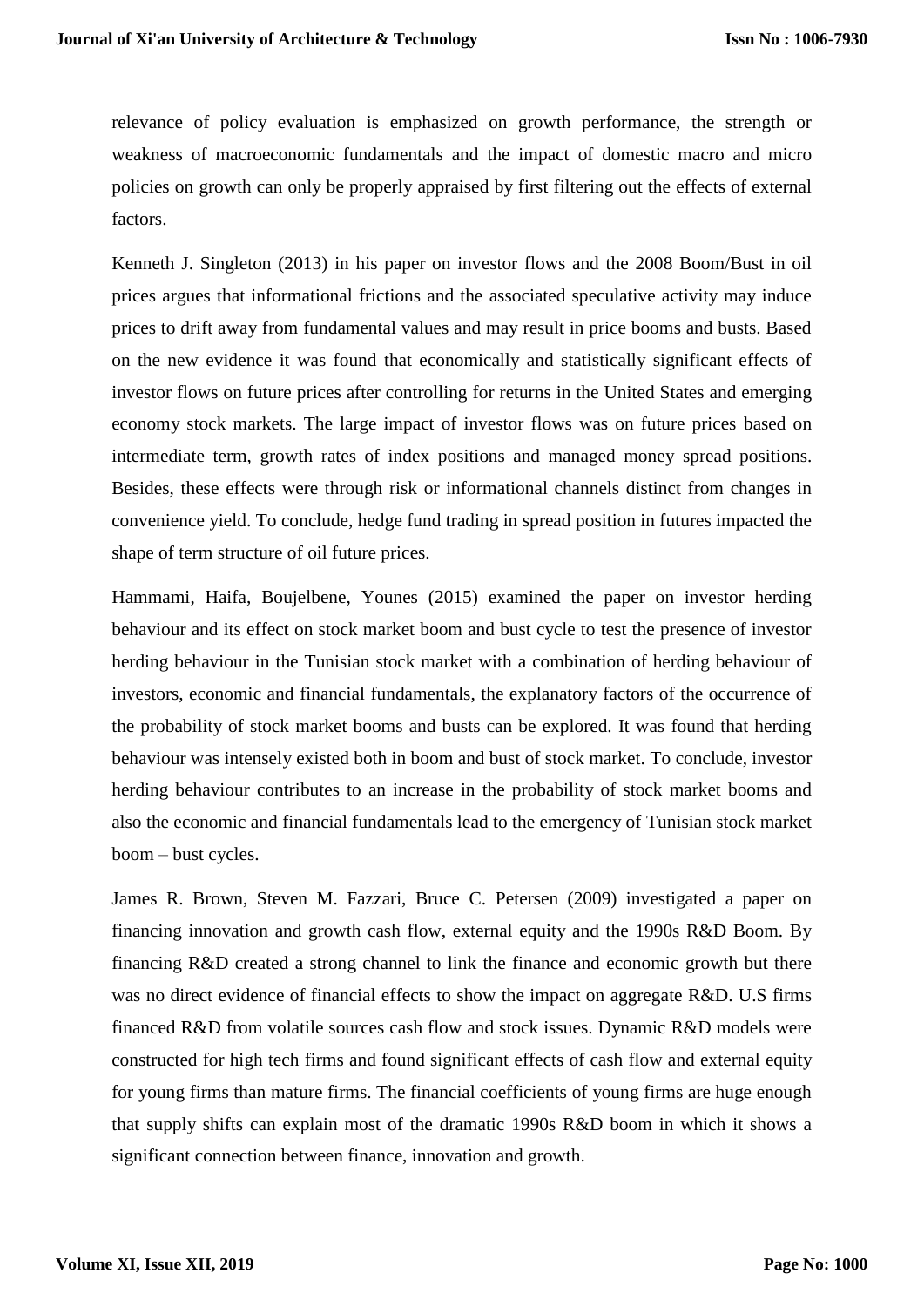Muhammad Shahbaz, Ijaz Ur Rehman, Talat Afza (2015) explored the determinants of macroeconomic in stock market development of an emerging market (Pakistan) for the period of 1974 – 2010. By applying Vector Error – Correction model Granger Causality approach to investigate the direction of causality between the variables and discovered they are cointegrated for long run relationship. The causality analysis confirms that stock market development is a Granger cause of economic growth, investment, financial development, inflation and trade openness. It also showcases the importance of trade openness while formulating a comprehensive financial policy.

F. T. Kolapo, Adaramola (2012) examined the impact of the Nigerian capital market on its economic growth over the period 1990-2010. The performance of the stock market is a boost for economic growth and development. The study reveals that the Nigerian capital market and economic growth are co-integrated by applying Johansen co-integration and Granger causality tests. The causality test suggests there is a bidirectional causation between the GDP and value of transactions and unidirectional causality from market capitalisation to GDP and not vice versa. By using a two tailed test the F test is significant at 5% level. However, there is no "Reverse causation" from GDP to market capitalisation. Moreover, there is independence "No causation" between the GDP and Total New Issues as well as GDP and Total Listed Equities and Government Stocks. This clearly shows that there is a comparative positive impact on capital market which plays on economic growth of the country. To conclude, the regulatory authority should initiate policies that would encourage more companies to access the market and be more proactive to check sharp practices which damage the market integrity and investors' confidence.

Peter Blair Henry (2000) conducted a study on stock market liberalisations will lead to private investment booms by considering a sample of 11 developing countries who have liberalised their stock markets. In the first year of liberalising, 9 countries experienced growth rate of private investment which went above the non-liberalisation median. And in second and third years after liberalisation the numbers were 10 out of 11 and 8 out of 11 respectively. The exceed in the sample mean by 22 percentage points indicates that the mean growth rate of private investment in the three years are immediately following the stock market liberalisation. The evidence from the study showcase that capital account liberalisation has no effect on investment.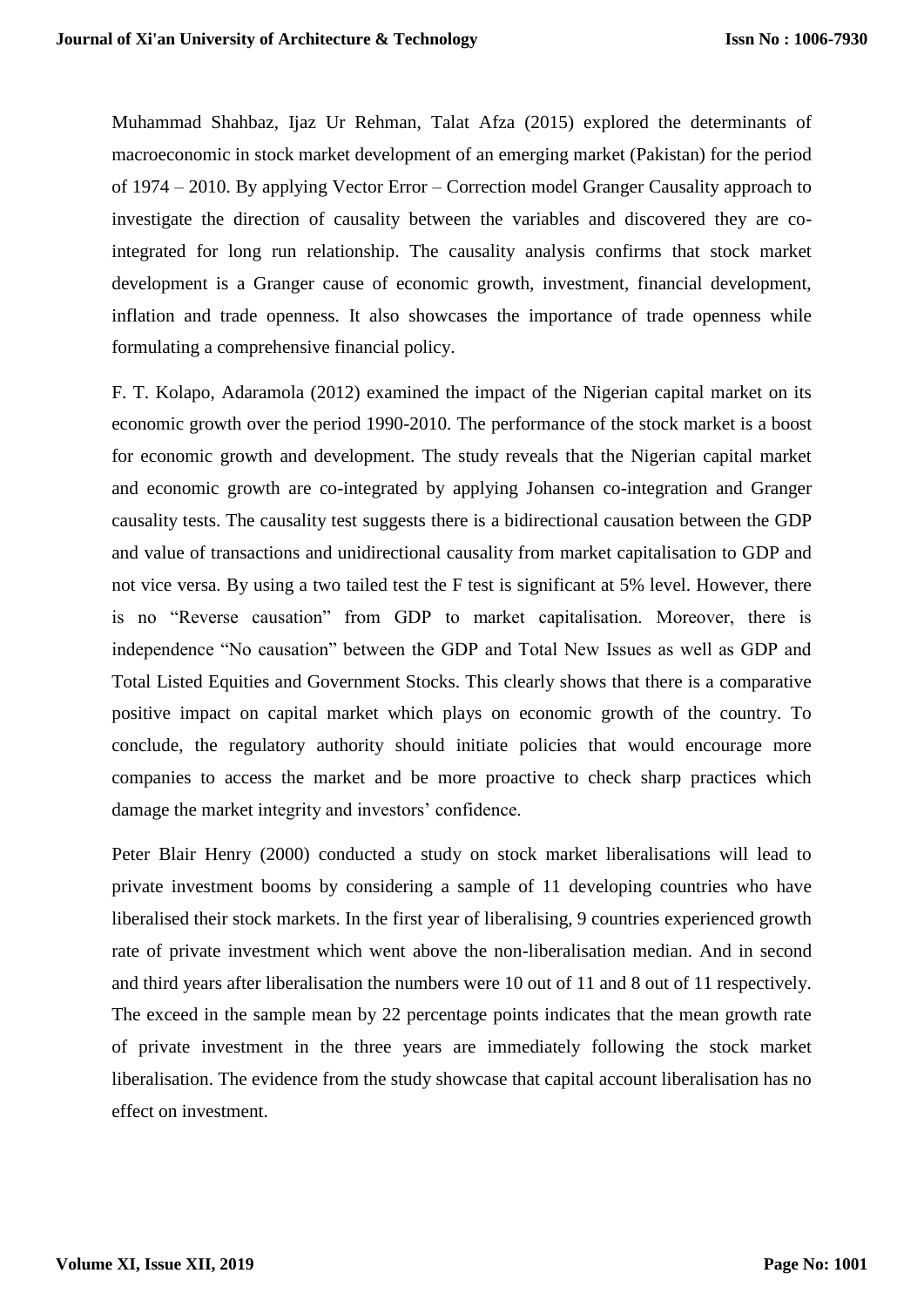Julius Enqvist, Michael Graham, Jussi Nikkinen (2014) examined the impact of working capital management on firm profitability in different business cycles from Finland. It was found that the relationship between working capital and profitability was more pronounced in economic downturns relative to economic booms. In addition to that, the significance of efficient inventory management and account receivables conversion periods increased during the period of economic downturns. To conclude, the active working capital management matters on firm profitability in different business cycles, so it should be included in firm's financial planning.

Enrico C Perotti, Pieter Van Oijen (2001) investigated a paper on privatisation, political risk and stock market development in emerging economy. It was found that major political test will gradually resolve the uncertainty over political commitment to a market-oriented policy as well as regulatory and private property rights through a sustained privatisation program. The study shows there is a progress in privatisation which is correlated with improvement in perceived political risk. It also showcases that the changes in political risk is generated to have a strong effect on local stock market development and excess returns in emerging economies. To conclude, the resolution of political risk is resulted from the success of privatisation which has been an important source for the rapid growth of stock markets in emerging economies.

### **Investors Decision to Invest in Capital Market in Recession Period**

Matthew Rognlie, Andrei Shleifer, Alp Simsek (2018) explored a study on investment hangover and the great recession. Over building of durable capital such as housing requires a reallocation of productive resources to other sectors, which is facilitated by a reduction in the interest rate. The restriction of Monetary policy on over building lead to a demand driven recession with limited reallocation and low output. Usually investment in other capital at first declines due to low demand, later it booms gradually and motivate to an asymmetric recovery in which the overbuilt sector is left behind. Here, welfare can be improved by ex-post policies that trigger the investment (including in overbuilt capital) and ex-ante policies that restrict investment.

Julijana Angelovska (2017) investigated the reaction of investors to annual earnings during recession period in Macedonian stock exchange. Event methodology was employed and found investors did not react to firm specific positive earnings announcement. Even the returns in an event window showed a conventional as the day before to two days after a firm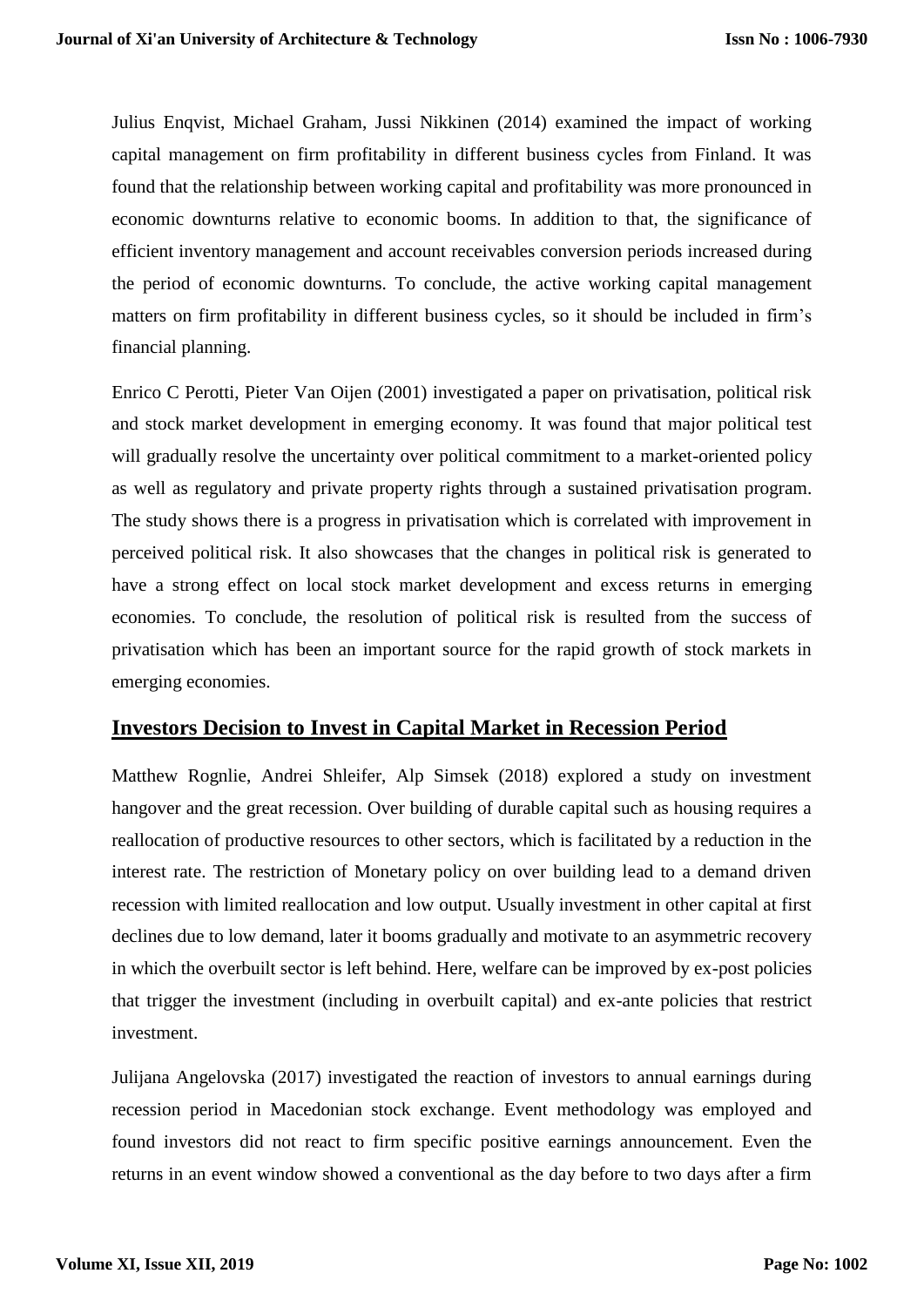specific public earnings announcement was not abnormal as well as there was no abnormal change in volume of trade. To conclude, the recession did not impact on the investor psychology as such that fear did not ease by the good news and good financial results.

P. K. Mishra (2012) examined the performance of Indian capital market in terms of market size, market liquidity, market turnover, market volatility and market efficiency over the period 2008-2011. However, the Indian capital market revealed the greater degree of volatility and weak form of inefficiency during the crisis. It was found that there was an increase in market size, market liquidity and reasonable market turnover. Hence, the planners, policy makers and regulators should come up with prudential norms and implement fair market practices to make the national economy more resilient to cross broader contagions.

Suresh, Anil (2010) examined the various aspects of current financial crisis and its impact on Indian capital market in the arena of financial innovations and global best practices and their policy implications. It was found that there was a financial stability in India during the crisis by the persistence of prudential policies which prevent institutions from taking outrageous risks and financial markets from becoming extremely volatile and chaotic which boosted the investors' confidence.

Cristiana Tudor (2011) investigated a paper on casual relationships and short term interaction mechanisms among six Central and Eastern European (CEE) stock markets and the USA stock exchange, with special reference to the effects of the 2007-2009 global crisis. The study included daily observations for six CEE stock indexes and also for the US market covering the period from January 2006-March 2009, which was later divided in to two sub periods corresponding to the pre-crisis and crisis period. It showed the relationship among CEE stock markets are time varying. The linkages to stock market was limited before the crisis but it became significantly stronger during the crisis. The study also revealed it is best to diversify the risk by investing in different CEE markets as it was limited during the financial turmoil. Russian market played a leading role in the CEE region before the crisis. Besides, the CEE markets were significant before the crisis which was influenced by innovations in the USA market. Hence it explains why they were heavily affected during the crisis and managed to spread immediately in the region.

Rajiv Kumar, Pankaj Vashisht (2009) examined the impact of global economic crisis in India and its policy responses. The study showcases that India's financial sector was not affected by the global financial crisis during the first round of its effects. But then in the second round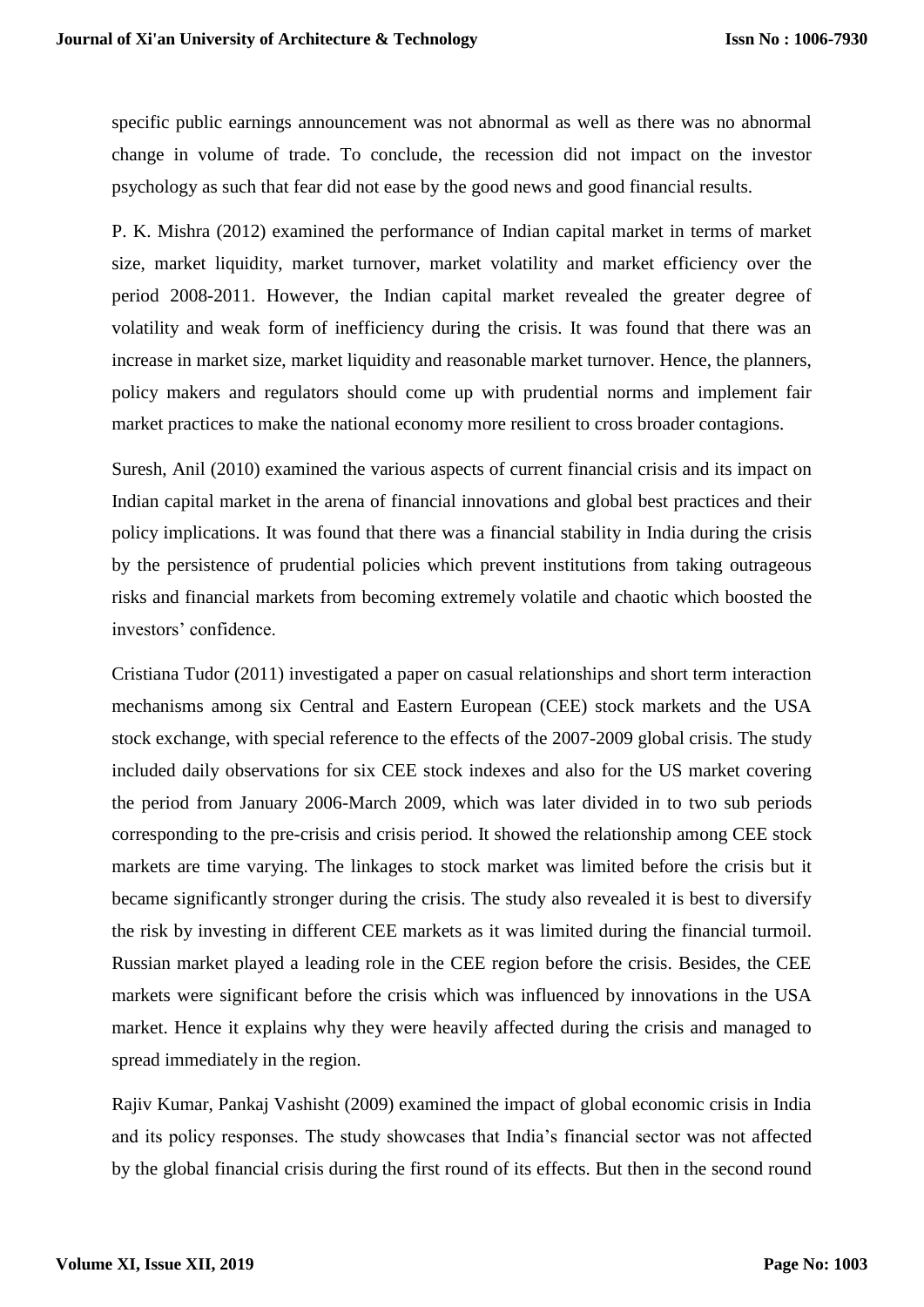of its effects has affected India through three distinct channels i.e., financial markets, trade flows and exchange rates. The reverse of capital inflows created a credit crunch in domestic markets along with a slump in export demand which led to decline in gross domestic product by more than 2 percentage points in the fiscal year 2008-2009. In line with efforts taken by Governments and Central Banks all over the world, the Government and the Reserve Bank of India (RBI) took aggressive countercyclical measures, dramatically the monetary policy was loosening up and instruction of fiscal stimulus boosted domestic demand. However, it was seen that there was very limited fiscal manoeuvrability and the limited friction of monetary policy, policy measures to restore the Indian Gross Domestic Product growth back to its potential rate of 8.9% must focus on addressing the structural constraints that are holding down private investment demand.

Felicia Omowunmi Olokoyo (2014) investigated a paper on attitude of investors towards capital and money market investments before and after financial crisis. It was found that there was a change in the attitude of investors as they switched funds from capital market securities in favour of money market instruments which guaranteed them a fixed interest income. Even though capital market was gradually recovering were having very less confidence in the market. Hence, the Nigerian stock exchange should strive to regain and retain common investors' confidence in the primary market through improvement in their corporate performance.

Marcel Fratzscher (2012) conducted a study on capital flows, push versus pull factor and the global financial crisis. The causes of the 2008 collapse and subsequent surge in global capital flows remain an open and highly controversial issue. It was found that key crisis events as well as changes to global liquidity and risk have exerted a long effect on capital flows both during the crisis and recovery. Moreover, these effects have been highly heterogeneous across countries, with a large part of this heterogeneity can be explained by the differences in quality of domestic institutions, country risk and the strength of domestic macroeconomic fundamentals. To conclude, push factors were dominant in accounting for the dynamics of global capital flows in 2009 and 2010 in particular for emerging markets.

Claudio Raddatz, Sergio L. Schmukler (2012) analysed a paper on how investors and managers behave and transmit shocks across the countries. It also shows the volatility of mutual fund investments in quantitatively led by both the underlying investors and fund managers based on injections into/ redemption out of each fund and managerial changes in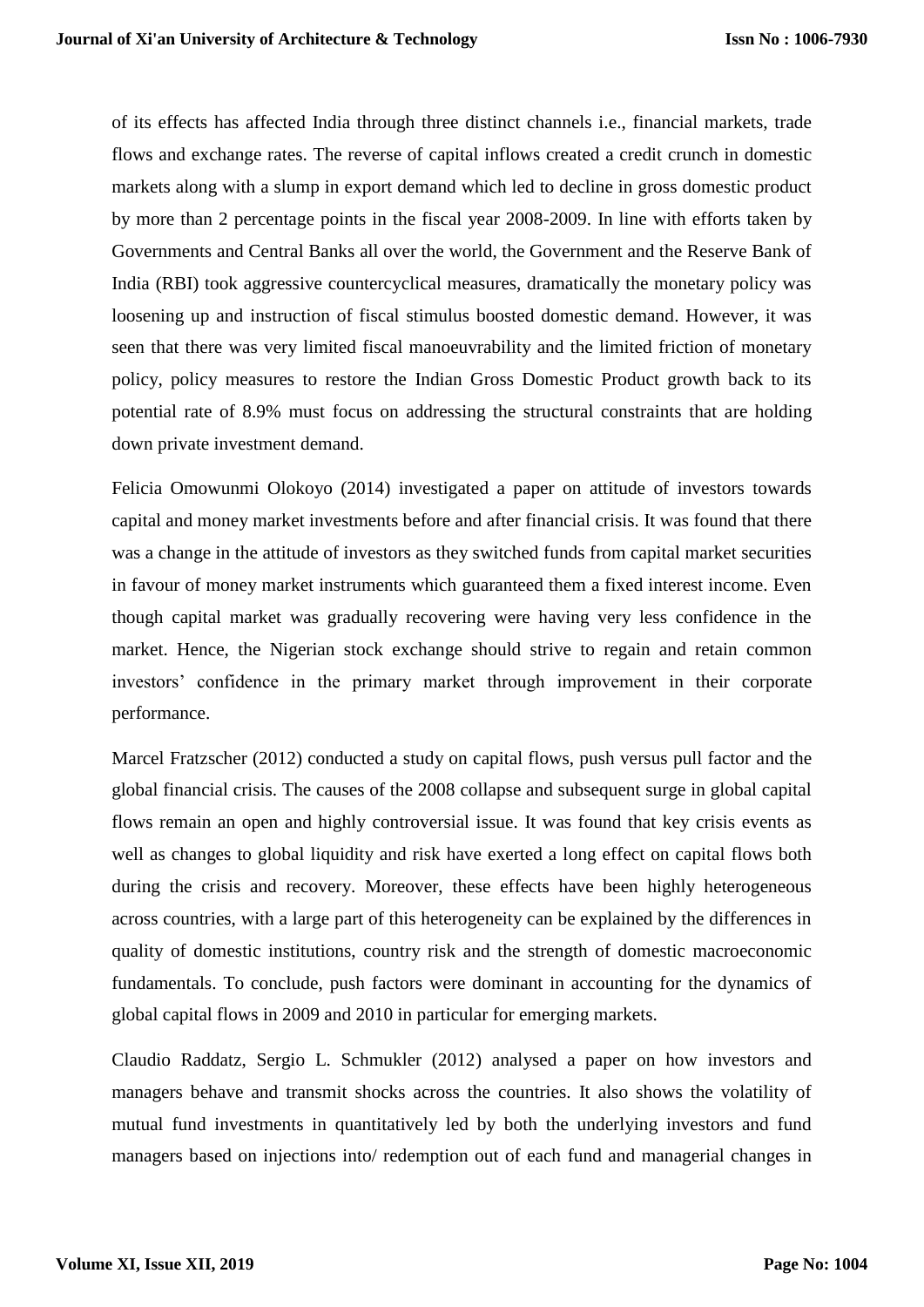country weights and cash. Here both of them responded to country crisis and returns and adjusted their investments substantially. The behaviour of investors and fund managers tends to be procyclical, reducing their exposure to countries during bad times and increasing it when conditions improve managers actively change country weights over time, but there is significant short run pass through from returns to country weights. The capital flows from mutual funds didn't seem to have a stabilising role and yet expose countries in their portfolios to foreign shucks.

Joern Block, Philipp Sandner (2009) analysed the effect of the current financial crisis on venture capital investments in US Internet start-ups by using regression analysis. During financial crisis period there was 20% decrease in the average amounts of funds raised per funding round. However, these effects can be seen in later funding rounds. The firms in later financing rounds need capital to survive but they cannot avoid the deduction influenced by financial crisis, while on the contrary the firms which seek initial funding postpone their funding and expansion plans till capital market is stabilised. Besides, the firms in later phases of the venture cycle are more likely to be negatively affected by the weak IPO market than firms seeking initial funding. To conclude, the financial crisis can lead to a dreadful funding gap in the financing of technological development and innovation.

### **Conclusion**

Investors can protect their investment in capital market during boom and recession era by rebalancing their investment portfolio once or twice in a year by purchasing the shares at low price and selling them at high. Investors need to study the causes of both the boom and recession era as it will have a large influence on investor investments, so it's better to take some time to think what market is doing while making an investment decision. As the saying goes, "the best time to invest in the market was yesterday; the second best is today." Investors should continue to remain invested in quality stocks and good mutual funds and persist with systematic investment while being cautious of the valuations in pockets of mid and small caps.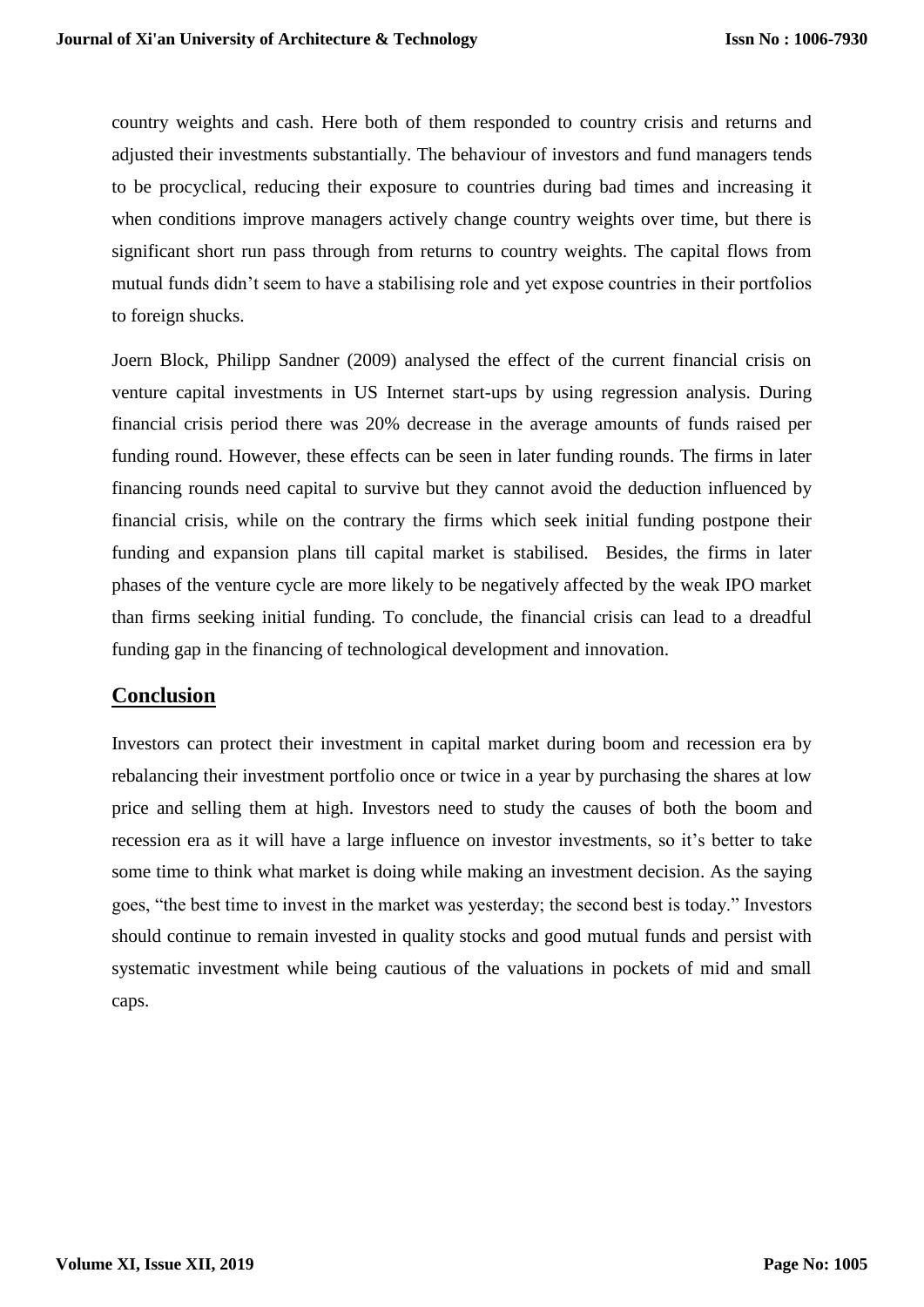## **References**

- 1. Mrunal Chetanbhai Joshi & Yashika Batra (2017), Factors affecting Investment Decision in Stock Market, Business and Competitive Advantage: Creating and Sustaining Ideas to solve Contemporary Issues in Recent Era, ISBN: 978-81-933788-1-6.
- 2. Jeet Singh, Preeti Yadav (2016), A Study on the Factors Influencing Investors Decision in Investing in Equity Shares in Jaipur and Moradabad with Special Reference to Gender, Amity Journal of Finance, Volume 1 Issue 1 2016.
- 3. Kim, K. A., & Nofsinger, J. R. (2007), The behaviour of Japanese individual investors during bull and bear markets. The Journal of Behavioral Finance, 8(3), 138-153.
- 4. Balke, N. S., & Wohar, M. E. (2006). What drives stock prices? Identifying the determinants of stock price movements. Southern Economic Journal, 55-78.
- 5. Docking, D. S., & Koch, P. D. (2005). Sensitivity of investor reaction to market direction and volatility: dividend change announcements. Journal of Financial Research, 28(1), 21- 40.
- 6. Udegbunam, R. I., & Eriki, P. O. (2001). Inflation and stock price behavior: Evidence from Nigerian stock market. Journal of Financial Management & Analysis, 20(14), 1.
- 7. Yartey, C. A. (2008). The determinants of stock market development in emerging economies: Is South Africa different? IMF Working Papers, 1-31.
- 8. Joshi, M. (2013). Factors Affecting Indian Stock Market. International Journal of Contemporary Research in Management, Engineering and Health Science (002), 2320- 1185.
- 9. Amit B. Mirji, Dr. Prashantha C (2016), "Stock Market Analysis and Investment Decision Making"-A Case Study of Investors in North Karnataka Region, IOSR Journal of Business and Management, e-ISSN: 2278-487X, p-ISSN: 2319-7668. Volume 18, Issue 10. Ver. I (October. 2016), PP 19-21.
- 10. Saurabh Ghosh (2004), Boom and Slump Periods in the Indian IPO Market, Reserve Bank of India Occasional Papers, Vol. 25, No. 1, 2 and 3, Summer, Monsoon and Winter 2004.
- 11. Alejandro Izquierdo, Randall Romero, Ernesto Talvi (2008), Booms and Busts in Latin America: The Role of External Factors, Inter-American Development Bank, Research Department, Working Paper #631.
- 12. [Kenneth J. Singleton](https://pubsonline.informs.org/action/doSearch?text1=Singleton%2C+Kenneth+J&field1=Contrib) (2013), Investor Flows and the 2008 Boom/Bust in Oil Prices, [Management Science,](https://pubsonline.informs.org/journal/mnsc) [Vol. 60, No. 2.](https://pubsonline.informs.org/toc/mnsc/60/2)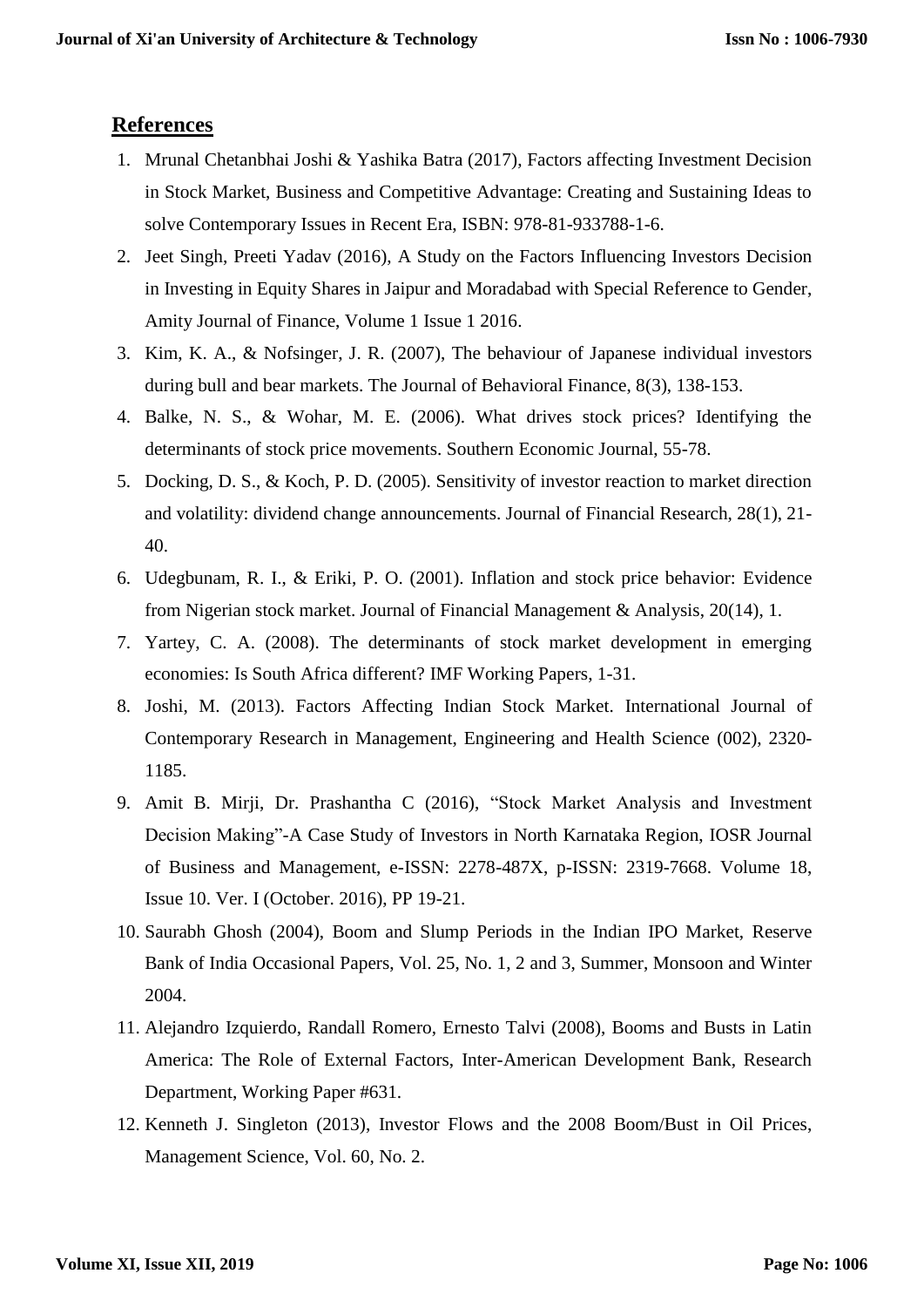- 13. Hammami, Haifa; Boujelbene, Younes (2015), Investor Herding Behaviour and Its Effect on Stock Market Boom-Bust Cycles, IUP Journal of Applied Finance, Jan2015, Vol. 21 Issue 1, p38-53. 16p.
- 14. [James R. Brown,](https://onlinelibrary.wiley.com/action/doSearch?ContribAuthorStored=BROWN%2C+JAMES+R) [Steven M. Fazzari,](https://onlinelibrary.wiley.com/action/doSearch?ContribAuthorStored=FAZZARI%2C+STEVEN+M) [Bruce C. Petersen](https://onlinelibrary.wiley.com/action/doSearch?ContribAuthorStored=PETERSEN%2C+BRUCE+C) (2009), Financing Innovation and Growth: Cash Flow, External Equity, and the 1990s R&D Boom, [The Journal of](https://onlinelibrary.wiley.com/journal/15406261)  [Finance,](https://onlinelibrary.wiley.com/journal/15406261) [Volume64,](https://onlinelibrary.wiley.com/toc/15406261/2009/64/1) Issue1, February 2009, Pages 151-185.
- 15. [Muhammad Shahbaz](https://www.tandfonline.com/author/Shahbaz%2C+Muhammad)[,Ijaz Ur Rehman](https://www.tandfonline.com/author/Rehman%2C+Ijaz+Ur) [&Talat Afza](https://www.tandfonline.com/author/Afza%2C+Talat) (2015), Macroeconomic determinants of stock market capitalization in an emerging market: fresh evidence from co-integration with unknown structural breaks, Journal of Macroeconomics and Finance in Emerging Market Economies, Volume 9, 2016 – Issue 1.
- 16. F.T.Kolapo & A O. Adaramola (2012), The Impact of the Nigerian Capital Market on Economic Growth (1990-2010), International Journal of Developing Societies Vol. 1, No. 1, 2012, 11–19.
- 17. [Peter Blair Henry](https://www.sciencedirect.com/science/article/abs/pii/S0304405X00000738#!) (2000), Do stock market liberalizations cause investment booms?, [Journal of Financial Economics](https://www.sciencedirect.com/science/journal/0304405X) [Volume 58, Issues 1–2,](https://www.sciencedirect.com/science/journal/0304405X/58/1) 2000, Pages 301-334.
- 18. [Julius Enqvist, Michael Graham, Jussi Nikkinen](https://www.sciencedirect.com/science/article/abs/pii/S0275531914000191#!) (2014), The impact of working capital management on firm profitability in different business cycles: Evidence from Finland, [Research in International Business and Finance,](https://www.sciencedirect.com/science/journal/02755319) [Volume 32,](https://www.sciencedirect.com/science/journal/02755319/32/supp/C) August 2014, Pages 36-49.
- 19. [Enrico C Perotti, Pietervan Oijen](https://www.sciencedirect.com/science/article/pii/S0261560600000322#!) (2001), Privatization, political risk and stock market development in emerging economies, [Journal of International Money and Finance,](https://www.sciencedirect.com/science/journal/02615606) [Volume 20, Issue 1,](https://www.sciencedirect.com/science/journal/02615606/20/1) February 2001, Pages 43-69.
- 20. Matthew Rognlie, Andrei Shleifer, Alp Simsek (2018), Investment Hangover and the Great Recession, American Economic Journal: Macroeconomics, Vol. 10, No. 2, April 2018, (pp. 113-53).
- 21. Julijana Angelovska (2017), Investors' behaviour in regard to company earnings announcements during the recession period: evidence from the Macedonian stock exchange, Economic Research, ISSN: 1331-677X (Print) 1848-9664 (Online), 30:1, 647- 660.
- 22. P. K. Mishra (2012), Global Financial Crises and Indian Capital Market: An Econometric Analysis, International Journal of Applied Business and Economic Research, Vol. 10, No. 1, (2012): 11-29.